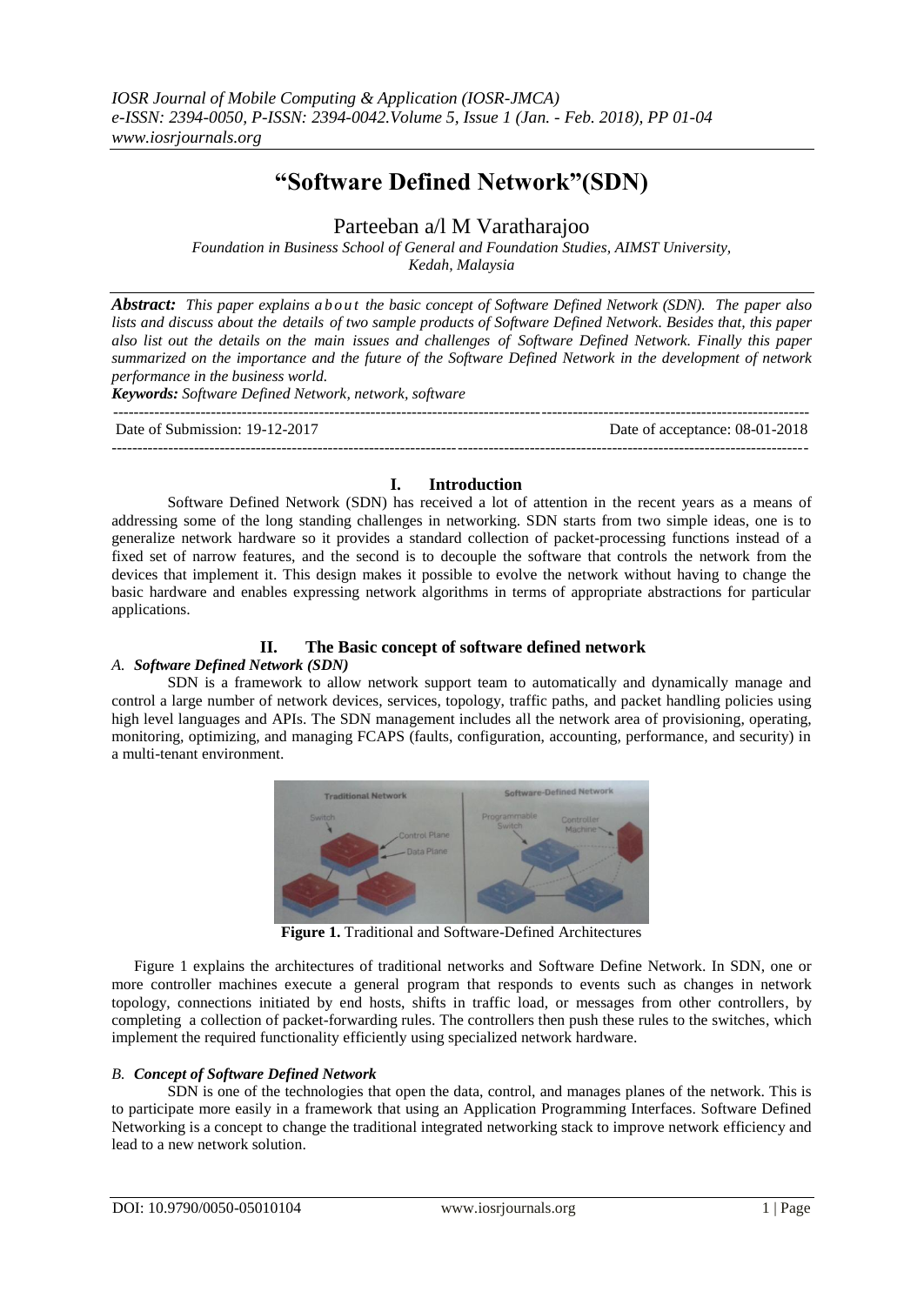The SDN enables the network operations to support different kind of services. APIs also supports the development of a new set of network applications and services by a different source, including independent developers and Value added Resellers.



**Figure 2.** Software Defined Networking

#### *C. Architecture of Software Defined Network*

SDN architectures decouple the network control and forwarding functions and also enabling network control to become directly programmable. SDN architecture maintains to be manageable and cost effective. SDN supports under a suitable high bandwidth and efficient applications. In SDN the Open Flow protocol is the basic element for building SDN solutions to better network solution. The network control is straight programmable; this is because, it is decoupled from forwarding functions. The SDN also active by control from forwarding and the IT Team actively adjust the network big traffic flow to meet the needs.

The SDN is managed by using the network capability; it will be centralized in software based SDN controllers that maintain overall of the network, which looks to applications and the policy of the devices as a single and consistent switch. SDN is configured and the network team to manage, configure, secure and optimize network resources very quickly with an automated SDN program.

SDN used as an open standard and it was also implemented through open standards. SDN streamlines the network design and the process which is provided by SDN controllers instead of multiple devices and protocols. Setting foot outside the data center and solve the problems faster means increased productivity for IT employees.

#### **III. Description of two (2) examples of software defined network Products**

In this paper, two examples of Software Design Network product introduced. The details of the product description as below: Cisco ONE Platform Kit is an approach of network programmatic platform in a different technology environment.



**Figure 3.** Cisco ONE Architecture

Cisco supports with a lot of programmatic action, including device discovery, management, and routing control. The programmatic interface of Cisco One Platform Kit (Cisco OnePK) gives Cisco and thirdparty controllers with programmatic access to Cisco. In addition, Cisco OnePK data path APIs allow programmatic access, to modify, extract, and reinsert packets in an active flow.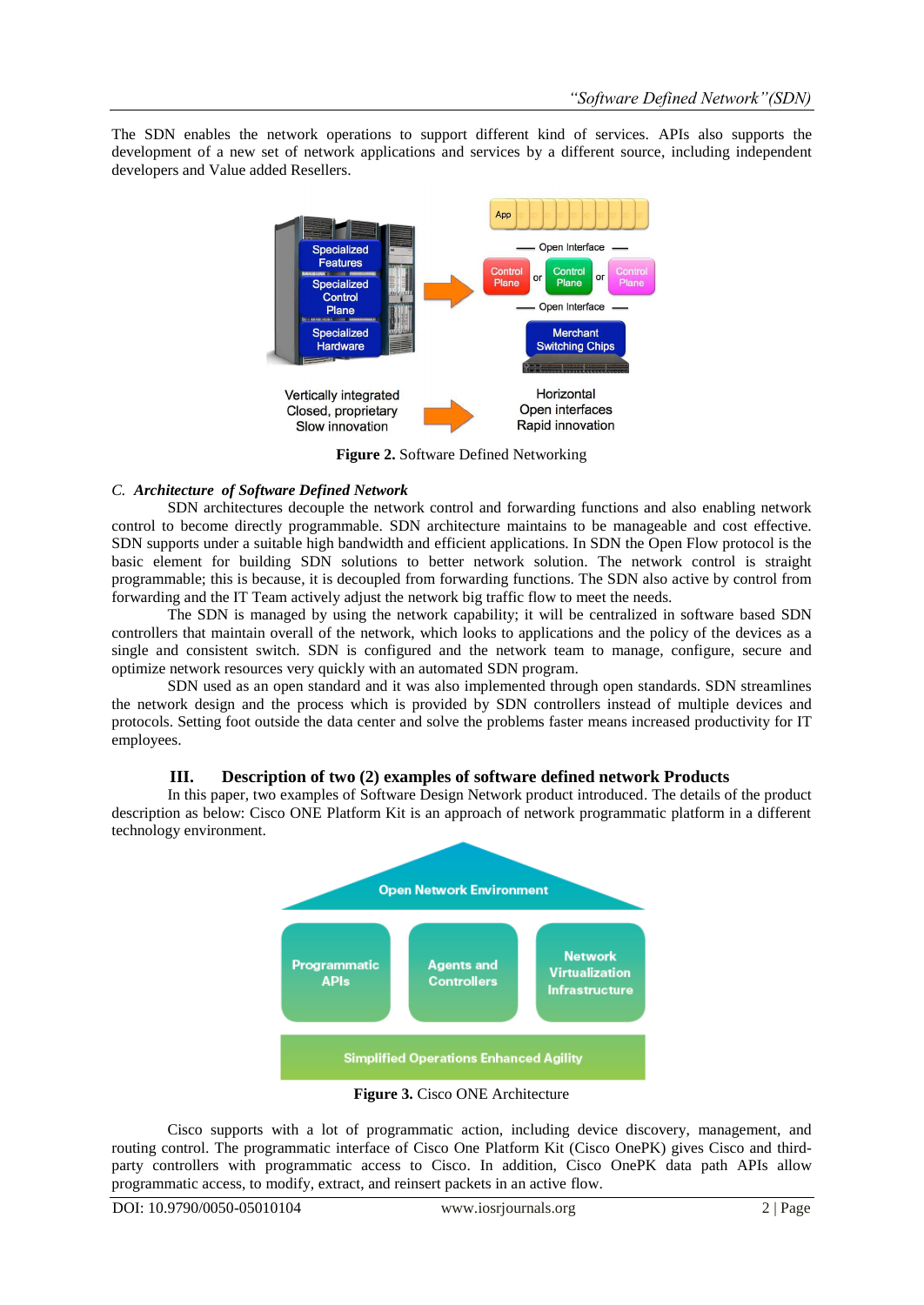

**Figure 4** Cisco ONE Platform Kit reflects

Open Flow support on the Cisco ready controllers and not like as other Open Flow controllers, the Cisco controller provides role based access control, troubleshooting support, topology independent forwarding and the ability to inject synthesized traffic and trace routing.

In this paper also, other examples of Software Defined Network product introduced. Dell Networking Operating System (OS9) delivers a best in class network OS that includes an industry standard command line interface, ensuring that networking staff can immediately be comfortable and productive.

OS9's powerful scripting capabilities leverage industry standard languages and libraries, eliminating the need to learn proprietary languages with immature development environments and toolsets. However, behind the scenes of the familiar and comfortable CLI, OS9 packs a powerhouse of next generation automation, programmability and SDN capabilities.



**Figure 5.** Choice of Software Defined Networking Approach

OS9's powerful scripting capabilities leverage industry standard languages and libraries. It also eliminates the need to learn proprietary languages with immature development environments and toolsets. As the SDN and open networking movements continue to produce rapid innovations in networking management and solutions software, the robust programmability features and open interfaces in Dell OS9 combined with our open networking initiative offers the most adaptable and resilient framework providing the most extensive investment protection available in a networking solution today.

#### **IV. SDN Issues and challenges**

SDN holds a great promise in terms of simplifying network deployment and operation. SDN also along with lowering the total cost of managing enterprise and carrier networks by providing programmable network services. However, a number of challenges remain to be addressed. This section focuses on four specific questions arising from the challenges of SDN. The Scalability of SDN and how to enable the Controller to provide a global network view. The SDN Performance vs. Flexibility and how can the programmable switch achieved? Security: How can the Software-Defined Network protected from malicious attack? And finally the Interoperability: How can SDN solutions integrated into existing networks? All the answer for above question still need to be research and study for further strengthen the SDN in network solution globally. However few research results not enough for a positive progress of the SDN. The SDN needs a lot of development and improvement for betterment of the network solution for next technology generation.